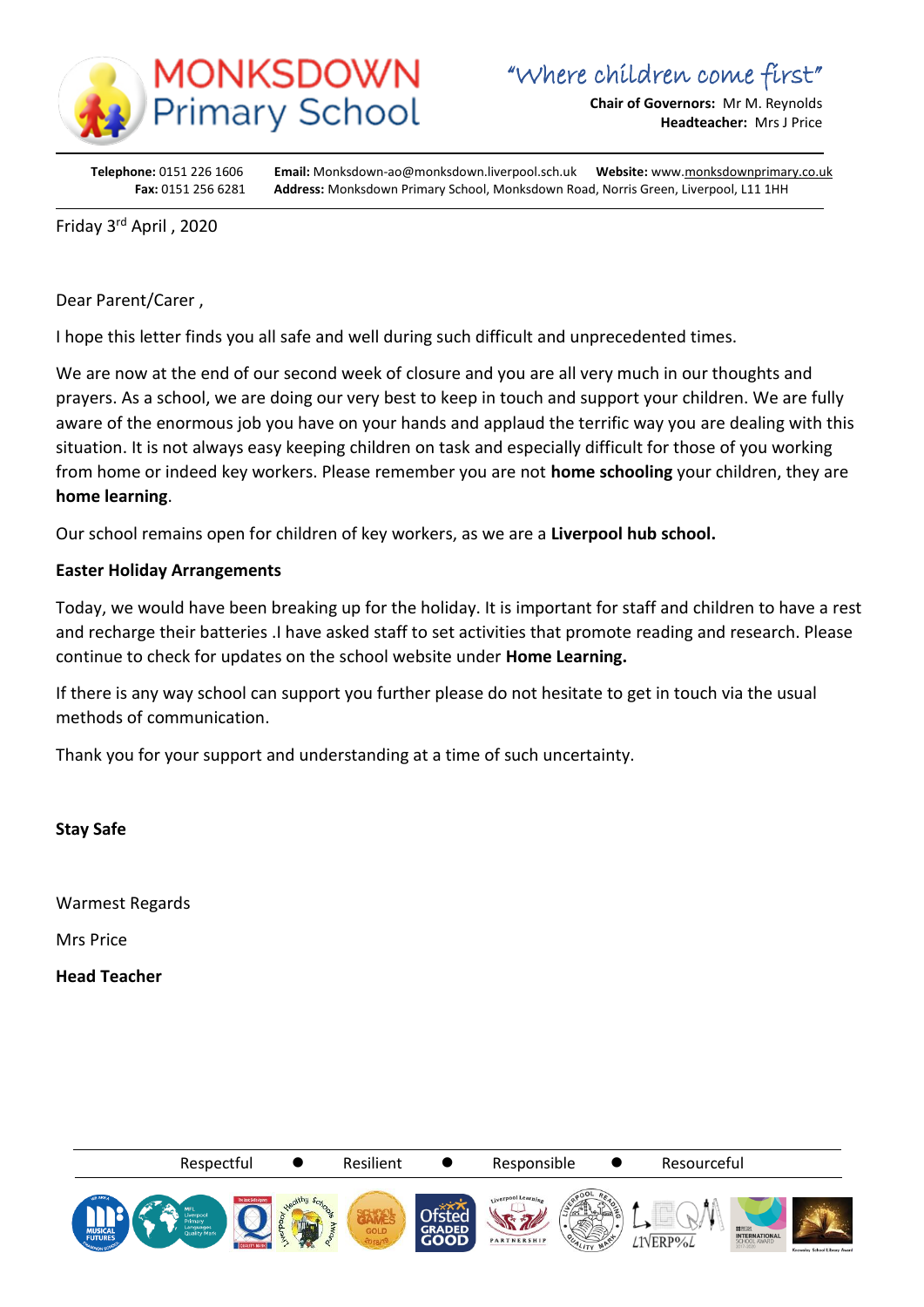

**Chair of Governors:** Mr M. Reynolds **Headteacher:** Mrs J Price

i

**Telephone:** 0151 226 1606 Email: Monksdown-ao@monksdown.liverpool.sch.uk Website: www[.monksdownprimary.co.uk](http://www.monksdownprimary.co.uk/)<br>**Fax:** 0151 256 6281 Address: Monksdown Primary School, Monksdown Road, Norris Green, Liverpool, L11 1HH **Fax:** 0151 256 6281 **Address:** Monksdown Primary School, Monksdown Road, Norris Green, Liverpool, L11 1HH

## **ADVICE AND SUPPORT INFORMATION**

| <b>Safeguarding Resource Hub</b>                    | A hub of national safeguarding resources for children, young people and |
|-----------------------------------------------------|-------------------------------------------------------------------------|
|                                                     | all adults supporting them www.safeguardingresourcehub.co.uk            |
|                                                     |                                                                         |
|                                                     |                                                                         |
| <b>Liverpool Early Help Directory</b>               | A comprehensive directory of local services for families                |
|                                                     |                                                                         |
|                                                     | www.liverpool.gov.uk/children-and-families/early-years-and-             |
|                                                     | childcare/early-help-directory                                          |
|                                                     |                                                                         |
|                                                     |                                                                         |
| Hub of Hope - local services directory              | Directory of local support services www.hubofhope.co.uk                 |
|                                                     |                                                                         |
|                                                     |                                                                         |
| <b>CAMHS - Child &amp; Adolescent Mental Health</b> | Crisis line 0151 293 3577                                               |
| <b>Services</b>                                     | www.liverpoolcamhs.com/support/camhs-crisis-care-team                   |
|                                                     |                                                                         |
|                                                     |                                                                         |
| <b>PAPYRUS - suicide prevention</b>                 | 0800 068 4141 www.papyrus-uk.org                                        |
|                                                     |                                                                         |
|                                                     |                                                                         |
| Young Minds - 24/7 crisis support                   | Mental health crisis support                                            |
|                                                     |                                                                         |
|                                                     | Text YM to 85258<br>www.youngminds.org.uk                               |
|                                                     |                                                                         |
|                                                     |                                                                         |
| MindEd - information on mental health               | www.minded.org.uk                                                       |
|                                                     |                                                                         |
|                                                     |                                                                         |
| YPAS - young people's support service               | 0151 707 1025<br>www.ypas.org.uk                                        |
|                                                     |                                                                         |
|                                                     |                                                                         |
| Samaritans - 24/7 listening support                 | 24/7 listening support                                                  |
|                                                     | Tel: 116 123<br>www.samaritans.org                                      |
|                                                     |                                                                         |
|                                                     |                                                                         |
| Childline - 24/7 support and advice                 | 0800 1111                                                               |
|                                                     |                                                                         |
|                                                     |                                                                         |